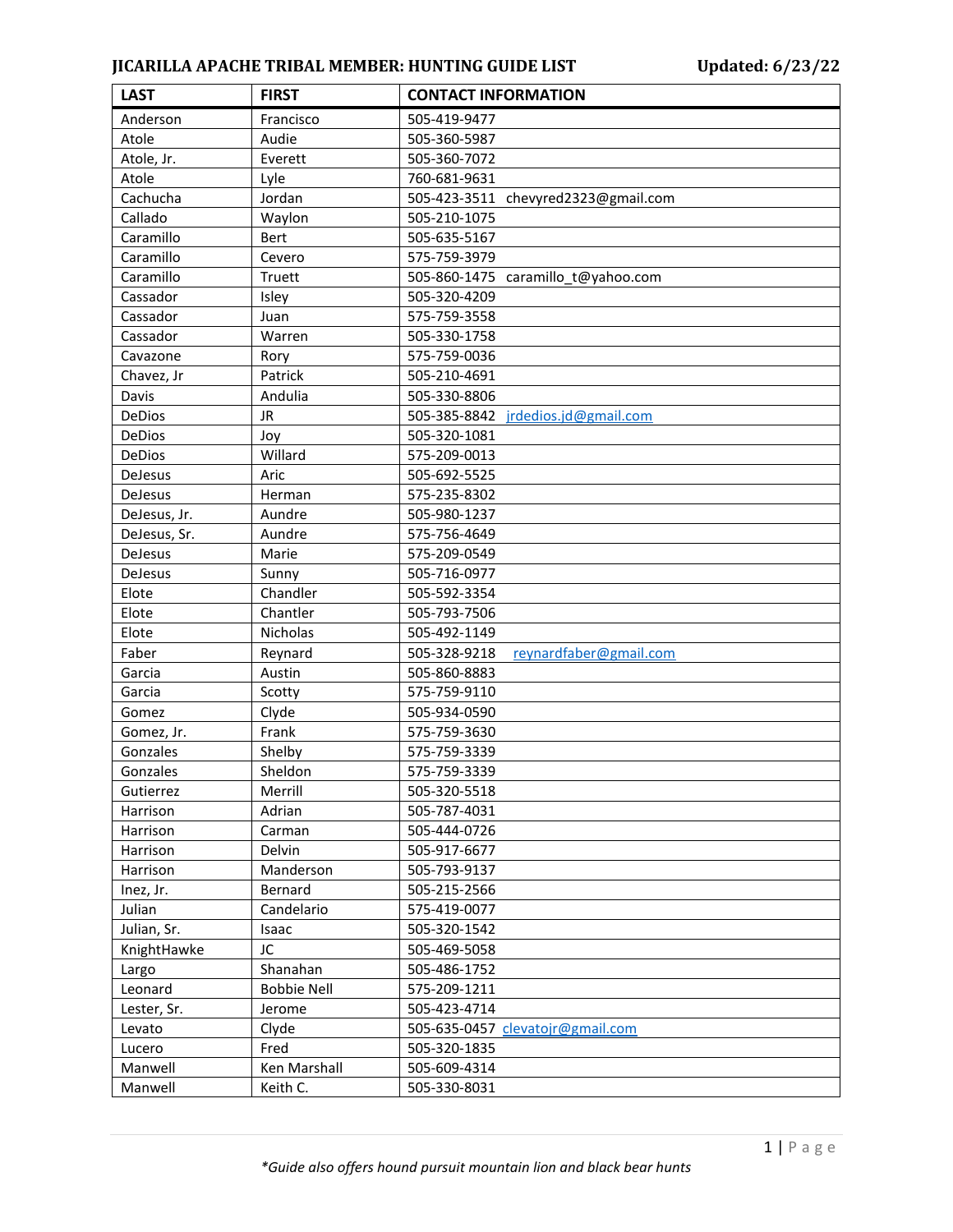## **JICARILLA APACHE TRIBAL MEMBER: HUNTING GUIDE LIST Updated: 6/23/22**

| <b>LAST</b>    | <b>FIRST</b> | <b>CONTACT INFORMATION</b>               |
|----------------|--------------|------------------------------------------|
| Manwell        | Michael      | 505-793-0969                             |
| Maria          | Clifton      | 505-408-7400                             |
| Martinez       | David        | 575-759-1121                             |
| Montano        | Desiree      | 505-690-1317                             |
| Montoya        | Adeline      | 575-759-3375                             |
| Montoya        | David M.     | 575-235-9401                             |
| Montoya        | Wilburn      | 575-759-3375                             |
| Muniz          | Lynn         | 505-419-9699                             |
| Muniz*         | Orlando      | 505-635-8533                             |
| Muniz          | Trent        | 505-634-6885<br>trentmuniz@yahoo.com     |
| Notsinneh      | Derrick      | 575-419-0791                             |
| Notsinneh      | Larry        | 505-635-3617                             |
| Notsinneh      | Patrick      | 575-419-0479                             |
| Notsinneh, Jr. | Eli          | 505-860-8158                             |
| Panzy          | Larson       | 505-330-5640                             |
| Panzy          | Ryan         | 505-263-4470                             |
| Panzy*         | Bryan        | 505-592-2574                             |
| Panzy          | Jaymes       | 575-759-3084                             |
| Perea, Jr.     | Martin       | 575-759-7428                             |
| Perea          | Stuart       | 575-759-0006                             |
| Pesata         | Jared        | 575-756-8277                             |
| Pesata         | Albert       | 575-756-4711 albertpesata@yahoo.com      |
| Pesata, Jr.    | Melbourne    | 575-759-4309                             |
| Petago         | Emery        | 505-801-9495                             |
| Petago         | Ernie        | 575-759-3369                             |
| Petago         | Ronny        | 505-330-7009                             |
| Phone, Jr.     | Owen         | 505-947-5532                             |
| Phone, Sr.     | Owen         | 505-793-3491                             |
| Phone          | Sony         | 505-386-6214                             |
| Raymond        | Lawrence     | 505-320-9571<br>larrychicago07@gmail.com |
| Reval          | Audie        | 505-860-8403                             |
| Rivas, Sr.     | Angelo       | 505-860-6784                             |
| Sandoval       | David        | 505-330-3636                             |
| Sandoval       | Halton       | 505-469-4389                             |
| Sandoval       | Jason        | 505-608-1519                             |
| Sandoval       | Jordan       | 505-321-3886                             |
| Sandoval       | Kurt         | 505-469-4389                             |
| Sandoval       | Zachary      | 210-819-1701                             |
| Strafford      | Casey        | 505-215-6609                             |
| Talamante      | Eldon        | 505-320-8683                             |
| Talamante*     | Lionel       | 505-801-1070                             |
| Toya           | Jessica      | 505-692-0250 jlt312000@yahoo.com         |
| Trujillo       | James        | 505-908-0172                             |
| Valenzuela     | Josh         | 505-635-6526                             |
| Velarde        | Bob          | 505-947-5846                             |
| Velarde        | Doyle        | 575-419-0108<br>develarde15@gmail.com    |
| Velarde        | Keith        | 575-640-3455                             |
| Velarde        | Lionel       | 505-486-0263                             |
| Vicenti        | Cordell      | 575-419-2122                             |
| Vicenti        | Darnell      | 575-759-9270                             |